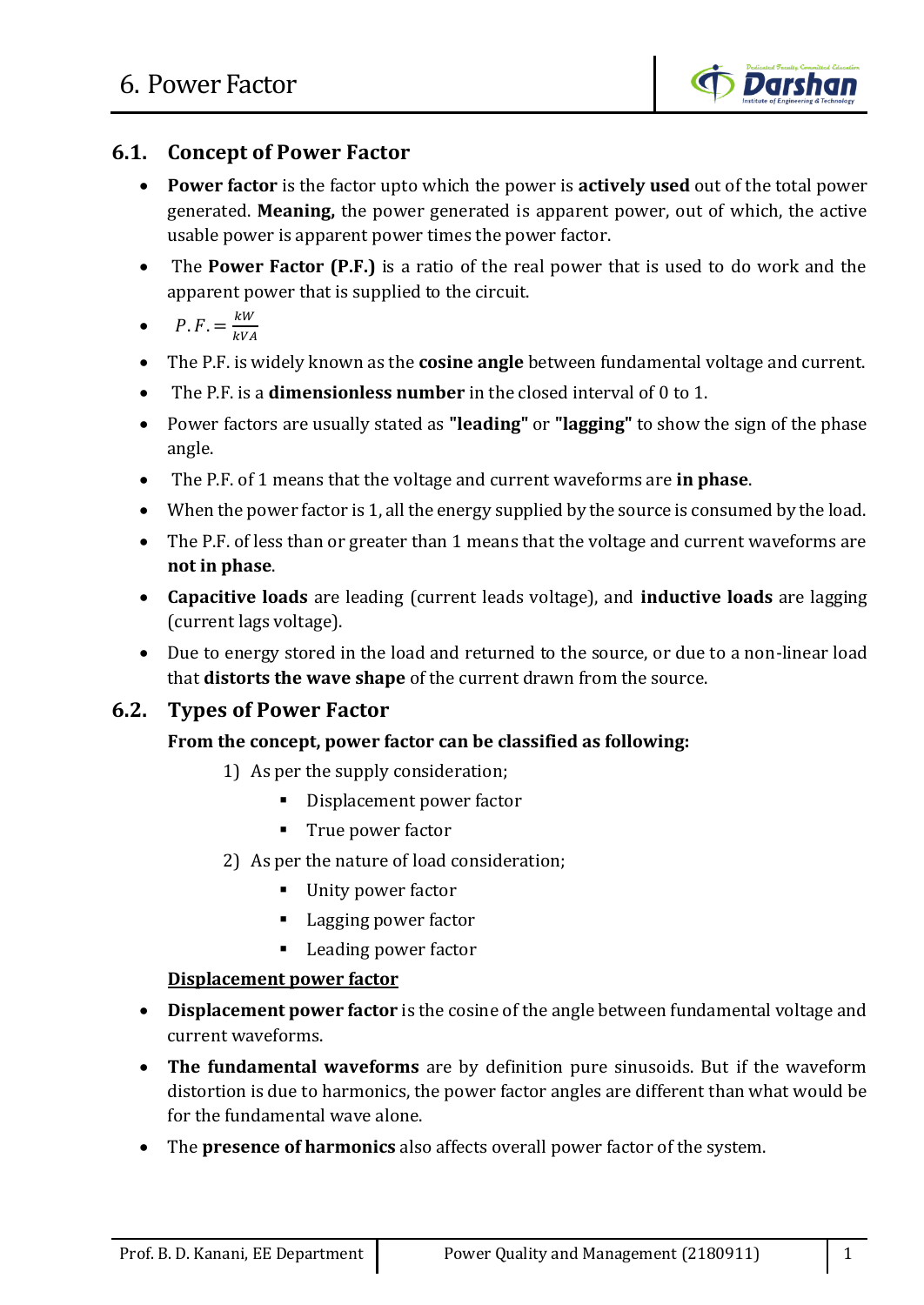

#### **True power factor or Distortion power factor**

- True power factor is calculated as the ratio between the total active power used in a circuit (including harmonics) and the total apparent power (including harmonics) supplied from the source.
- True power factor  $=\frac{\text{Total active power}}{\text{Total amount power}}$ **Total apparent power**
- Utility penalties are based on the true power factor of a facility.



*Figure 6.1 Types of power factor as per nature of load*

As shown in figure 6.1,

## **Unity power factor (for resistive load)**

- If a purely resistive load is connected to a power supply, current and voltage will change polarity in step, the power factor will be unity (1), and the electrical energy flows in a single direction across the network in each cycle.
- When the power factor is 1, all the energy supplied by the source is consumed by the load.
- Unity power factor occurs in resistive type load.
- For pure resistive load, power factor angle becomes 0°.

## **Lagging power factor (for inductive load)**

- If the resulting current phase angle is more negative in relation to the driving (source) voltage phase angle, then the power factor is said to be **"lagging".**
- Lagging power factor occurs in inductive type load.
- For pure inductive load, power factor angle becomes 90°.

## **Leading power factor (for capacitive load)**

- If the resulting current phase angle is more positive in relation to the driving (source) voltage phase angle, then the power factor is said to be **"leading".**
- Leading power factor occurs in inductive type load.
- For pure capacitive load, power factor angle becomes -90°.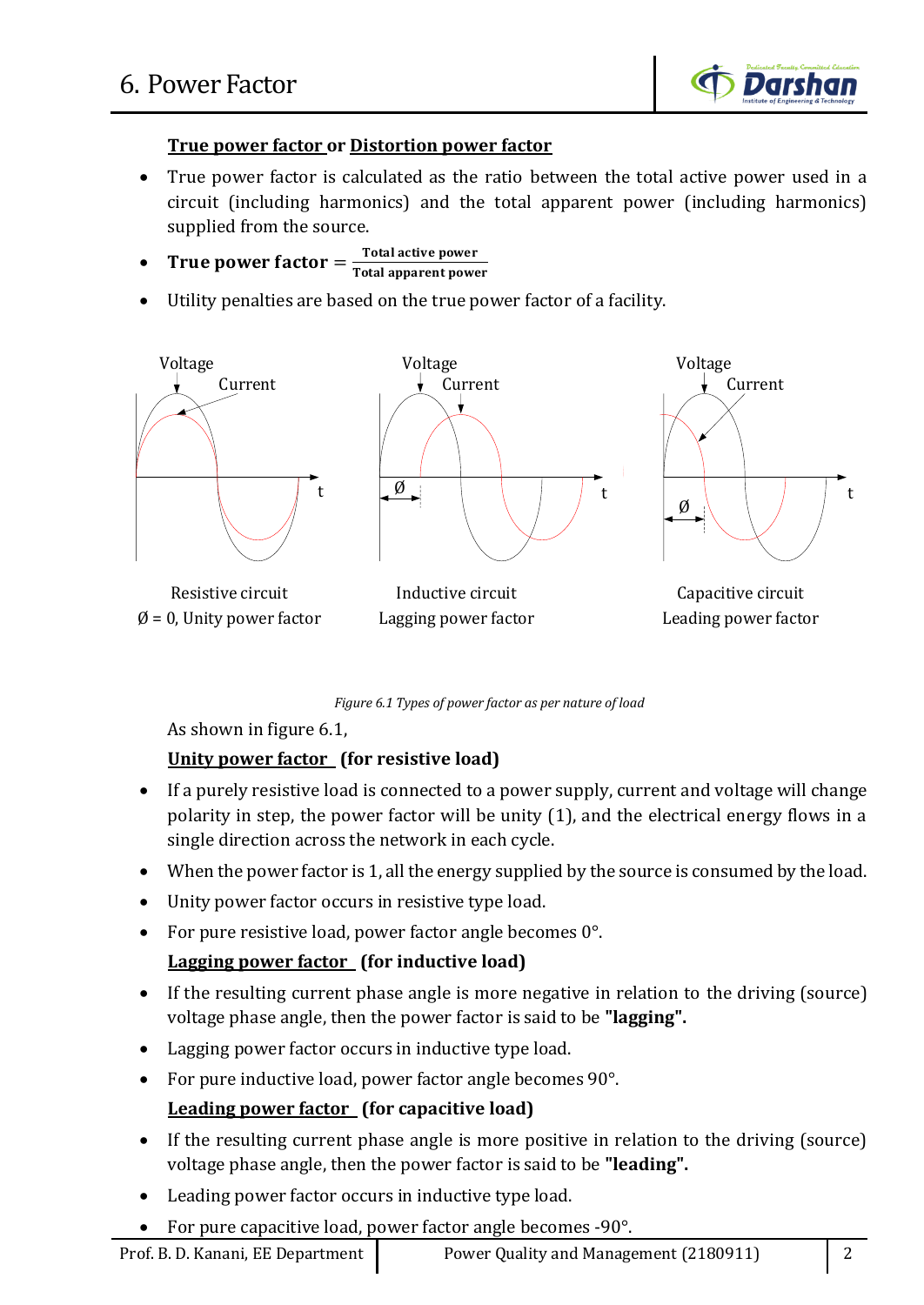

 The driving (source) voltage phase is often assumed to be zero (for convenience) and in that situation it is immediately obvious that a lagging power factor condition is indicated by a negative sign for the current phase angle. Similarly a positive sign for the current phase angle indicates a leading power factor.

# **6.3. Power Factor Correction**

Two ways to improve the power factor and minimize the apparent power drawn from the power source are:

- 1) Reduce the lagging reactive current demand of the loads
- 2) Compensate for the lagging reactive current drawn by supplying leading reactive current to the power system
- Lagging reactive current represent the inductance of the power system and power system components.
- Lagging reactive current demand may not be totally eliminated but may be reduced by using power system devices or components designed to operate with low reactive current requirements.
- Practically no devices in a typical power system require leading reactive current to function; therefore, in order to produce leading currents certain devices must be inserted in a power system.
- These devices are referred to as power factor correction equipment.

#### **Advantages of power factor improvement**

- $\triangleright$  Reduces reactive component of network
- $\triangleright$  Reduces total current in system from source to end
- $\triangleright$  Reduces  $I^2$  R power losses
- $\triangleright$  Increases Voltage level at load end (i.e. voltage drop is reduced)
- $\triangleright$  Reduces kVA loading on source generators
- $\triangleright$  Reduces kVA loading on transformers
- $\triangleright$  Reduces Line and cable loading
- $\triangleright$  High P.F. can help in utilizing the full capacity of the electrical system
- $\triangleright$  Reduces heating in equipments
- $\triangleright$  Reduces energy losses and operating costs
- $\triangleright$  Increases equipment life

#### **Cost benefits of power factor improvement**

- $\triangleright$  Reduces kVA charges (Maximum Demand charges) in utility billing
- $\triangleright$  Reduces distribution losses (kWh) within plant network
- $\triangleright$  Improves voltage at motor terminals and performance of motors
- $\triangleright$  Eliminates penalty charges
- $\triangleright$  Reduces an investment on system facilities such as transformers, cables, switchgears etc.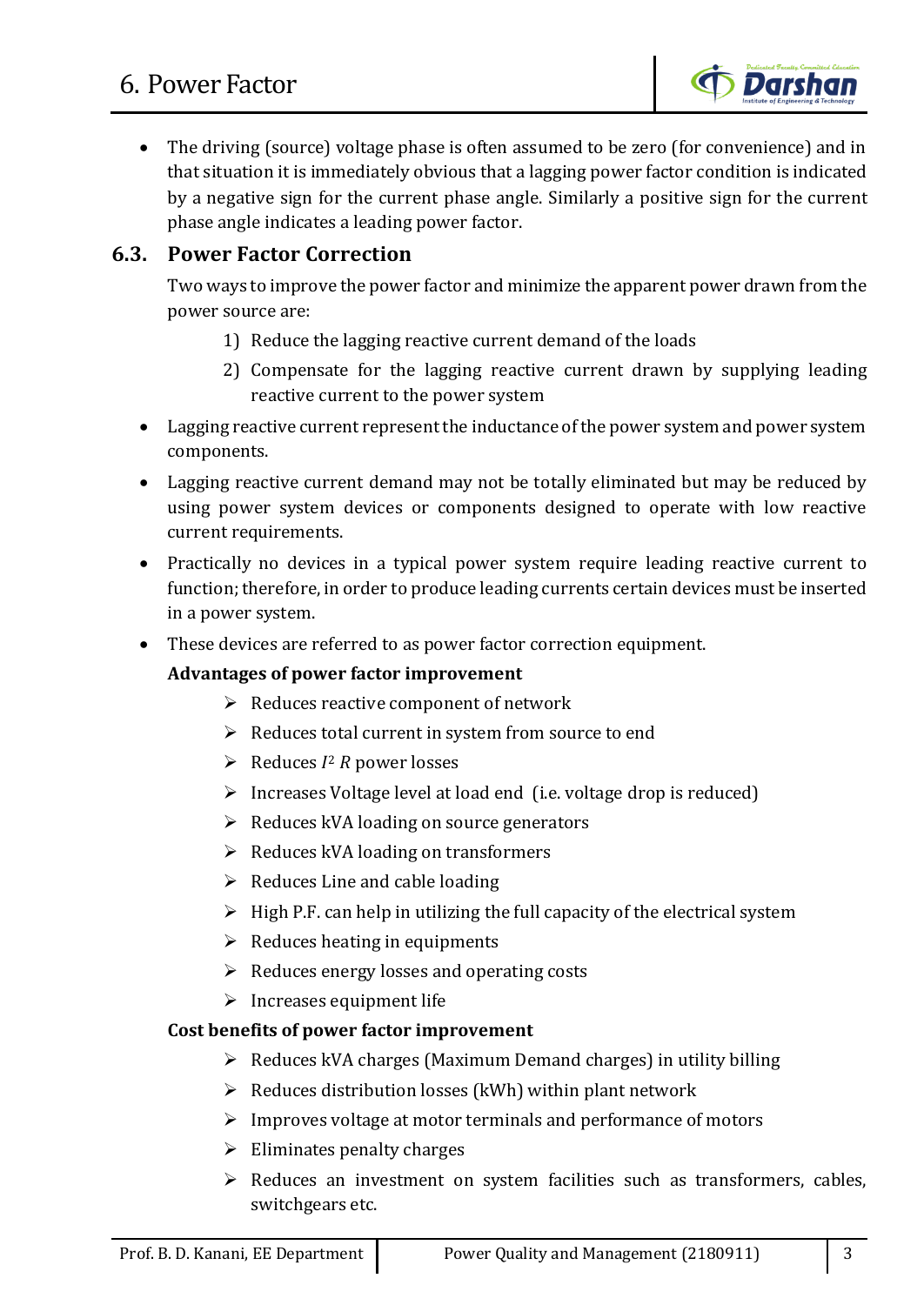

## **Example:**

- $\triangleright$  A chemical industry has installed a 1500 kVA transformer
- $\triangleright$  Actual Maximum Demand (M.D.) was 1160 kVA at 0.70 P.F. lagging
- $\triangleright$  %Loading of transformer was 77.30% (i.e. 1160/1500)
- $\triangleright$  Industry installs 410 kVAr capacitors to improve P.F.



*Figure 6.2 Power factor before and after improvement*

# **6.4. Addition of capacitors at different locations of power system for power factor correction**

• There are following major three locations in the distribution system where capacitors could be installed for power factor correction.

#### **Case-1 Capacitor on supply terminal of equipment**

#### **Advantages:**

- 1) Increases load capability of distribution system
- 2) Can be switched with equipment
- 3) No additional switching is required
- 4) Better voltage regulation
- 5) Capacitor sizing is simplified
- 6) Capacitors are coupled with equipment and move with equipment if rearrangements are instituted

#### **Disadvantages:**

1) Small capacitors have more per kVAr cost than larger units

**Note:** The rating of capacitor should not be greater than no-load magnetizing kVAr of motor. It may create over-voltage or transient torque.

## **Case-2 Capacitor with group of equipments**

#### **Advantages:**

1) Increases load capability of the service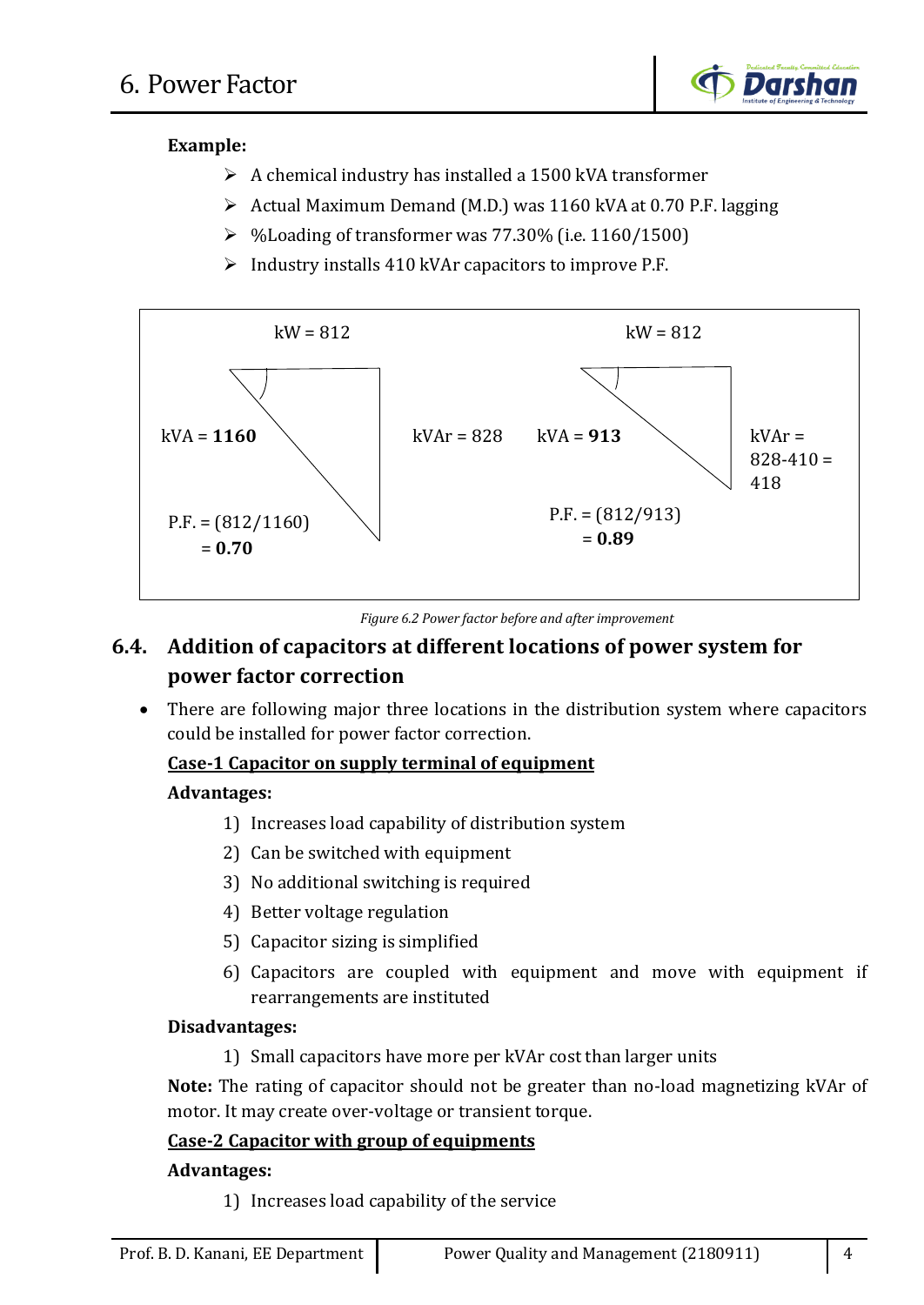

- 2) Reduces material costs relative to individual correction
- 3) Reduces installation costs relative to individual correction

## **Disadvantages:**

1) Switching means may be required to control amount of capacitance used **Note:** The capacitors installed at PCC or MCC level can be grouped together.

 When several motors are running intermittently, the capacitors are permitted to be on line all the time, reducing kVA demand regardless of the load.

## **Case-3 Capacitor at main service (at PCC and MCC)**

#### **Advantages:**

1) Low installation cost

#### **Disadvantages:**

- 1) Switching will be required to control amount of capacitance used
- 2) Does not improve the load capabilities of the distribution system

#### **Note:**

- 1) From energy point of view, capacitor location at receiving substation helps utility to reduce losses.
- 2) Locating capacitors at tail end (user end) will help to reduce losses within the plant and directly benefit the user by reduced consumption.
- 3) At user end, %Distribution losses in kWh will be proportional to

$$
[1-\left(\frac{PF1}{PF2}\right)^2]\times 100
$$

As per Bureau of Efficiency's guidelines (BEE),

## **The required kVAr**

**to improve power factor,**  $=$  kW  $\times$  [tan{cos<sup>-1</sup>  $P.F.1$ }  $-$  tan{cos<sup>-1</sup>  $P.F.2$ }]

Where, kW = Total running plant load

P.F.1 = Existing power factor (e.g. 0.85)

P.F.2 = Improved power factor (e.g. 0.99)

# **6.5. Performance Assessment of Power Factor Correction Capacitors**

There are basically four points which should be considered for assessment of power factor capacitors.

## **Voltage Effects**

- a. Ideally capacitor voltage rating is to match the supply voltage.
- b. If voltage is lower, the reactive **kVAr produced will be the ratio**  $\left(\frac{V^2}{V^2}\right)$  $\frac{V_1}{V_2}$ <sup>2</sup>

Where,  $V1$  = Actual supply voltage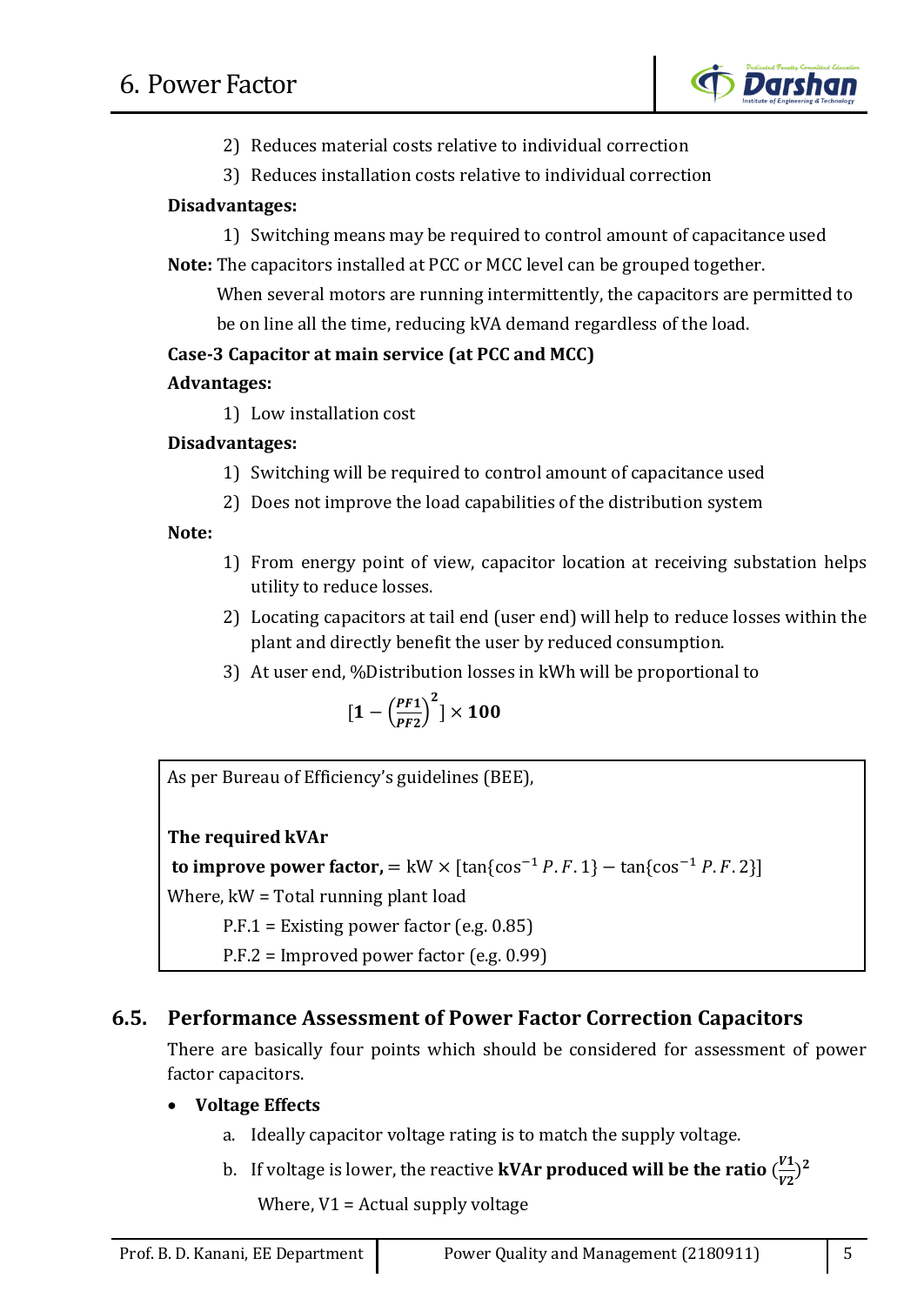

V2 = Rated voltage

## **Material of capacitors**

- a. Paper / Polypropylene
- b. Power loss per kVAr in capacitors as well as life vary w.r.t. choice of dielectric material
- **Connections**
	- a. Shunt capacitor connections for almost all applications
	- b. Series capacitors are adopted for voltage boosting in distribution

## **Operational Performance**

- a. By monitoring capacitor charging current w.r.t. rated charging current
- b. Capacity of fused elements should be as per requirements
- c. Portable analyzers can be used for measuring kVAr and currents
- d. Capacitors consume 0.2 to 6.0 watt per kVAr, which is negligible in comparison to benefits



*Figure 6.3 Typical name-plate of power factor correction capacitor*

#### **Few Crosschecks:**

- a. Nameplates can be misleading w.r.t. ratings
- b. It is good to check actual charging currents
- c. Capacitor boxes may contain only insulated compound and insulated terminals with no capacitor element inside
- d. Capacitors for 1-phase motor starting and those for lighting circuits for voltage boost, are not power factor capacitors and these cannot withstand power system conditions

Figure 6.3 shows the typical nameplate of power factor correction capacitor

# **6.6. Automatic Power Factor Controller (APFC)**

 The name **APFC** (**A**utomatic **P**ower **F**actor **C**ontroller), itself explains the function and the purpose of it (Figure 6.4).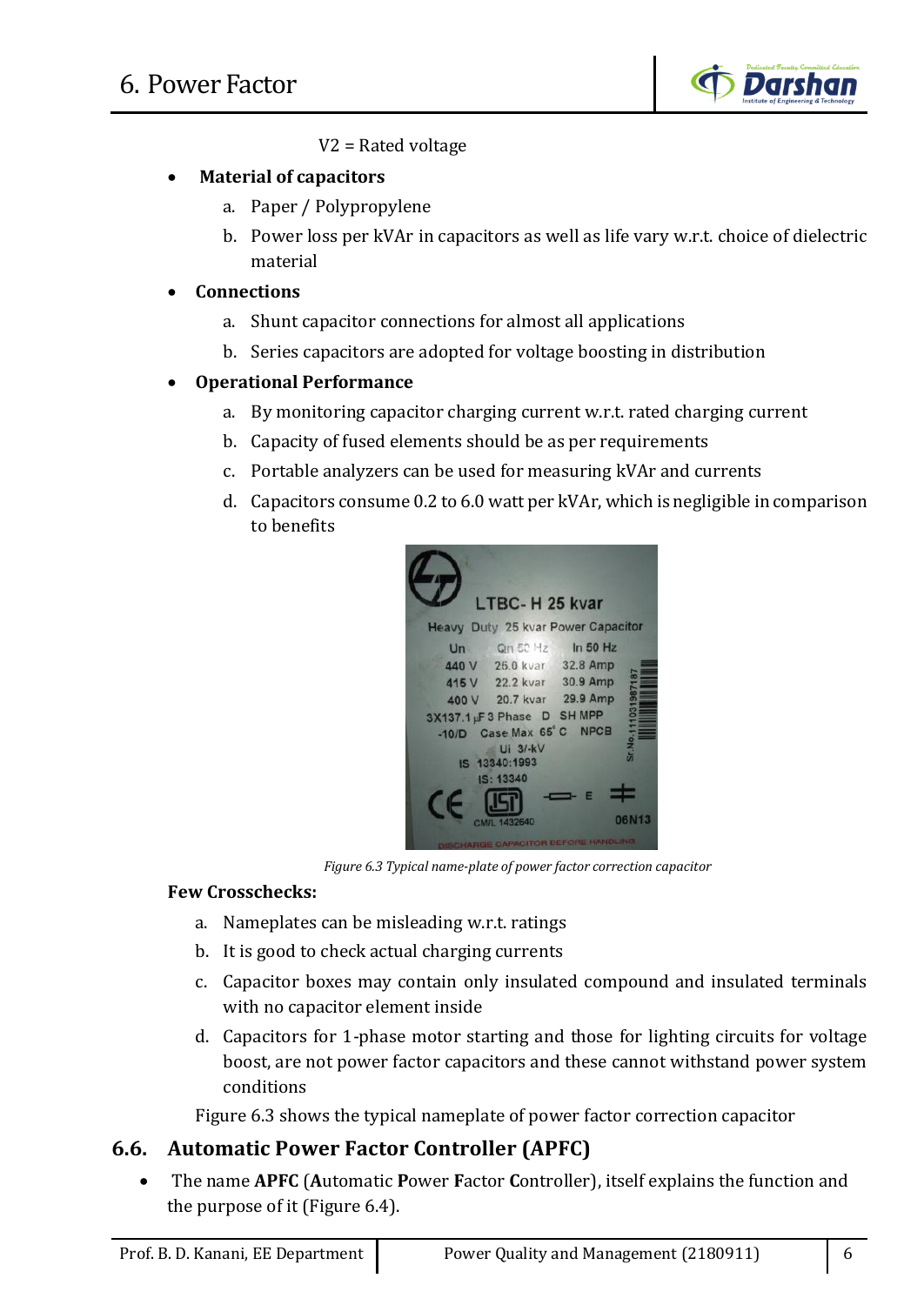



*Figure 6.4 Typical diagram of automatic power factor controller*

- As per the name, it is the bank of capacitors switched by an automatic controller.
- Figure 6.4 shows only one capacitor for simplicity, in actual practice bank of capacitors are used.
- It is an automatic system adjusting itself to control the P.F. above a desired value by a bank of capacitors switched by means of contactors.
- The contactors are controlled by a regulator that measures P.F. In the network.
- Depending upon the load reactance (kVAr), the controller will adjust the P.F. by switching the necessary no. of capacitors from the bank.
- The switched capacitors compensate required load kVAr.

There are basically three types of APFC technology used for power factor correction.

- $\triangleright$  Conventional contactor based switching (Figure 6.4)
- $\triangleright$  L-C based switching
- $\triangleright$  Thyristorised switching

#### **6.7. Voltage rise due to capacitance**

- The flow of capacitive current through the power system impedance can actually produce a voltage rise.
- Depending on the voltage levels and the reactive power demand of the loads, the capacitors may be switched in or out in discreet steps.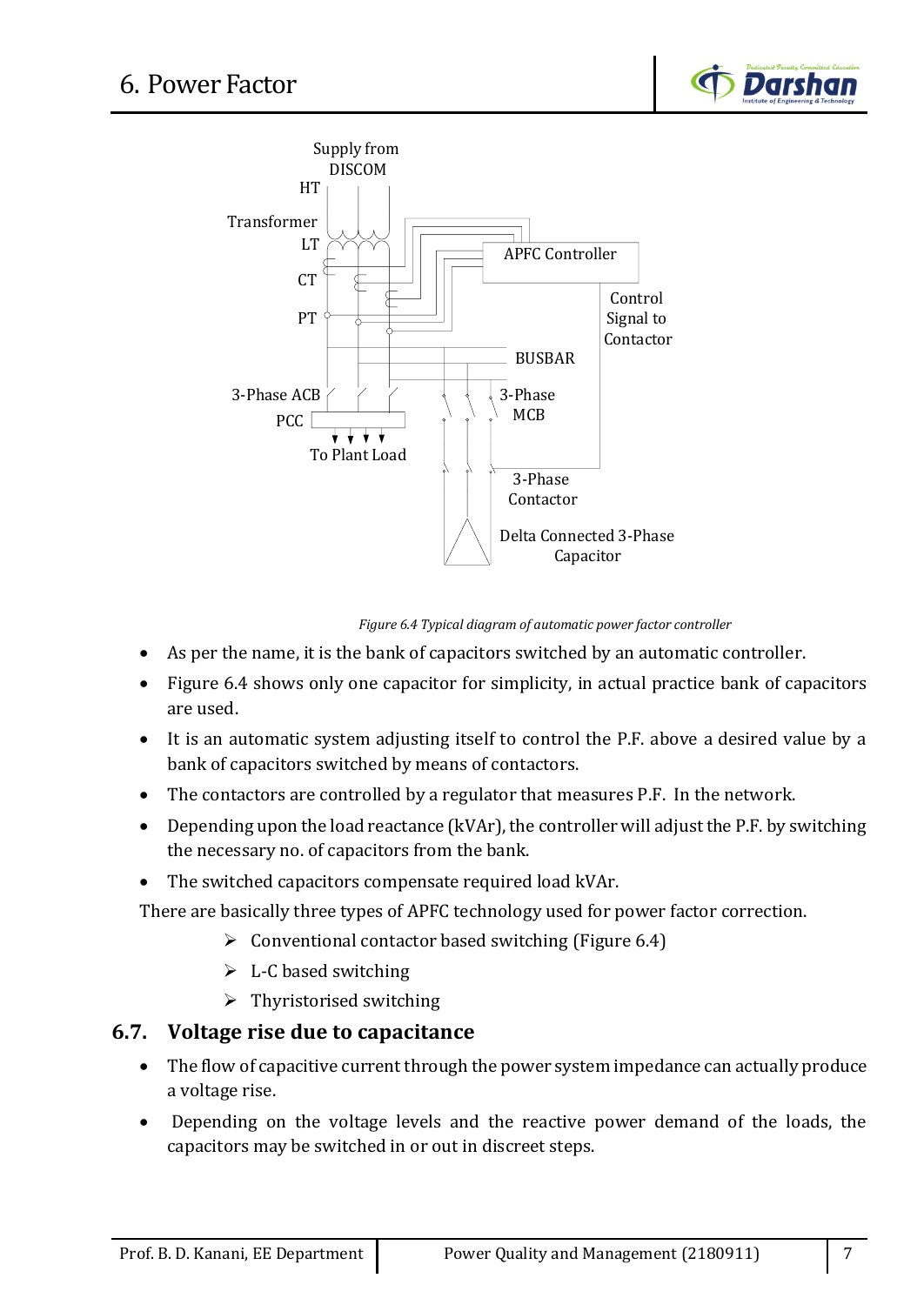



*Figure 6.5 Schematic and phasor diagram showing voltage rise due to capacitive current flowing through line impedance diagram of automatic power factor controller*

- The **Voltage rise** in the power system is one reason why the utilities do not permit large levels of uncompensated leading kVAr to be drawn from the power lines (Figure 6.5).
- During the process of **selecting capacitor banks for power factor correction**, the utilities should be consulted to determine the level of leading kVAr that can be drawn.
- But, **during light load periods**, the leading reactive power is not fully compensated and therefore might be objectionable to the utility.
- For applications **where large swings in reactive power** requirements are expected, a switched capacitor bank might be worth the investment.

# **6.8. Application of Synchronous Condenser for Power Factor Improvement**

- One means of providing leading reactive power is by the use of synchronous motors. Synchronous motors applied for power factor control are called synchronous condensers (Figure 6.6).
- A synchronous motor normally draws lagging currents, but when its field is overexcited, the motor draws leading reactive currents.



*Figure 6.6 Synchronous condenser for power factor correction*

- By adjusting the field currents, the **synchronous motor** can be made to operate in the lagging, unity, or leading power factor region.
- The facilities that contain large AC motors are best suited for the application. Replacing an AC induction motor with a synchronous motor operating in the leading power factor region is an effective means of power factor control.
- The **synchronous motors** are more expensive than conventional induction motors due to their construction complexities and associated control equipment.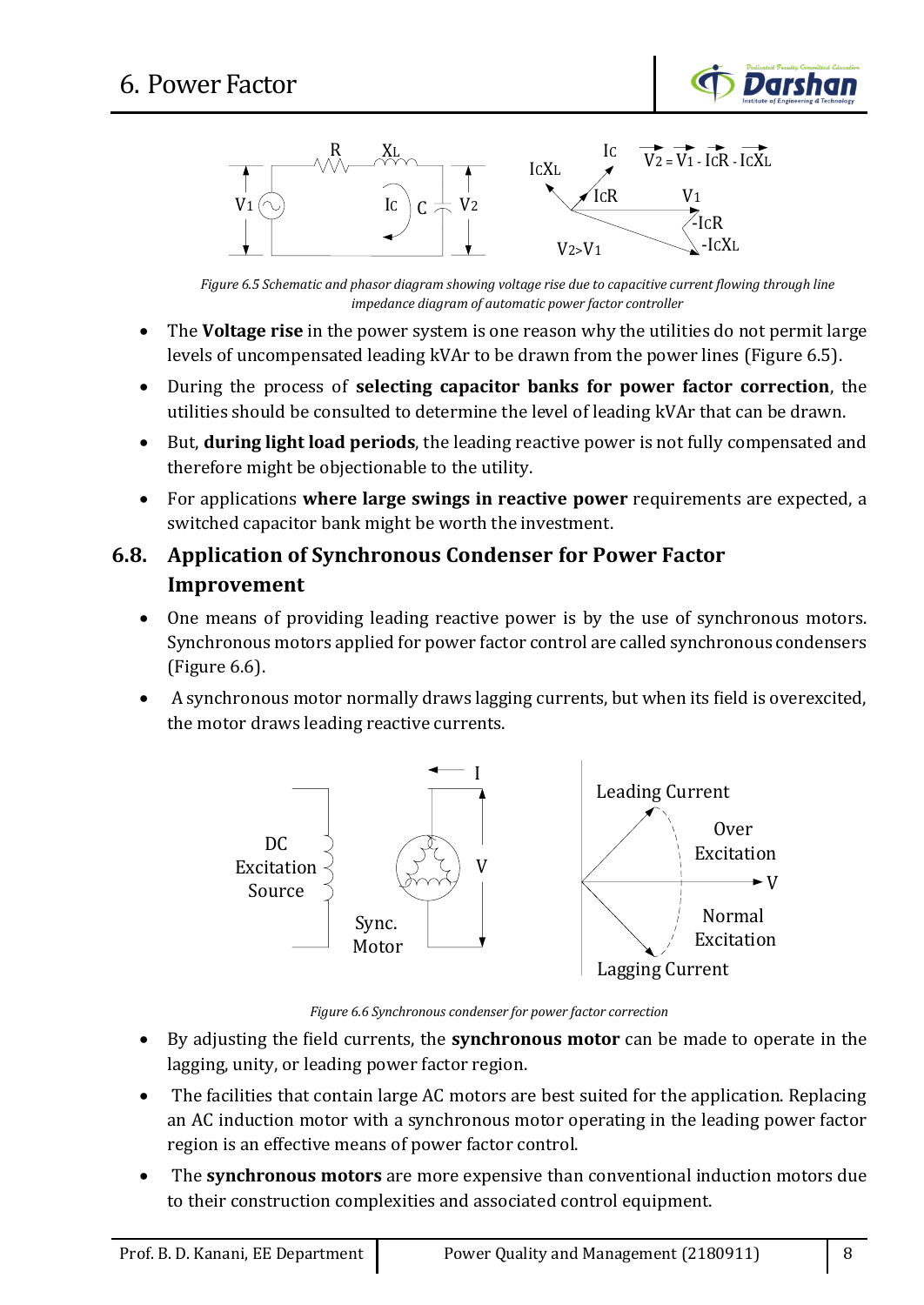

- Some facilities and utilities use **unloaded synchronous motors** strictly for leading reactive power generation.
- The advantage of using a synchronous condenser is the lack of harmonic resonance problems sometimes found with the use of passive capacitor banks.

## **6.9. Application of Static VAR compensator for Power Factor Improvement**

- **The Static VAR compensators** (SVCs) use static power control devices such as SCRs or IGBTs and switch a bank of capacitors and inductors to generate reactive currents of the required makeup.
- **The reactive power** is needed for several reasons. As we saw earlier, leading reactive power is needed to improve the power factor and also to raise the voltage at the end of long power lines.
- **The lagging reactive power** is sometimes necessary at the end of long transmission lines to compensate for the voltage rise experienced due to capacitive charging currents of the lines.
- **An Uncompensated**, such power lines can experience a voltage rise beyond what is acceptable. The reactors installed for such purposes are called line charge compensators.



*Figure 6.7 Static VAR compensator draws optimum amount of leading and lagging currents to maintain required voltage and power factor levels*

- **The Static VAR compensators** perform both functions as needed. Figure contains a typical arrangement of an SVC.
- **By controlling the voltage** to the capacitors and inductors, accurate reactive current control is obtained.
- **One drawback of using SVCs** is the generation of a considerable amount of harmonic currents that may have to be filtered. The cost of SVCs is also high, so they will not be economical for small power users.
- Figure 6.7 shows typical arrangement of static VAR compensator.